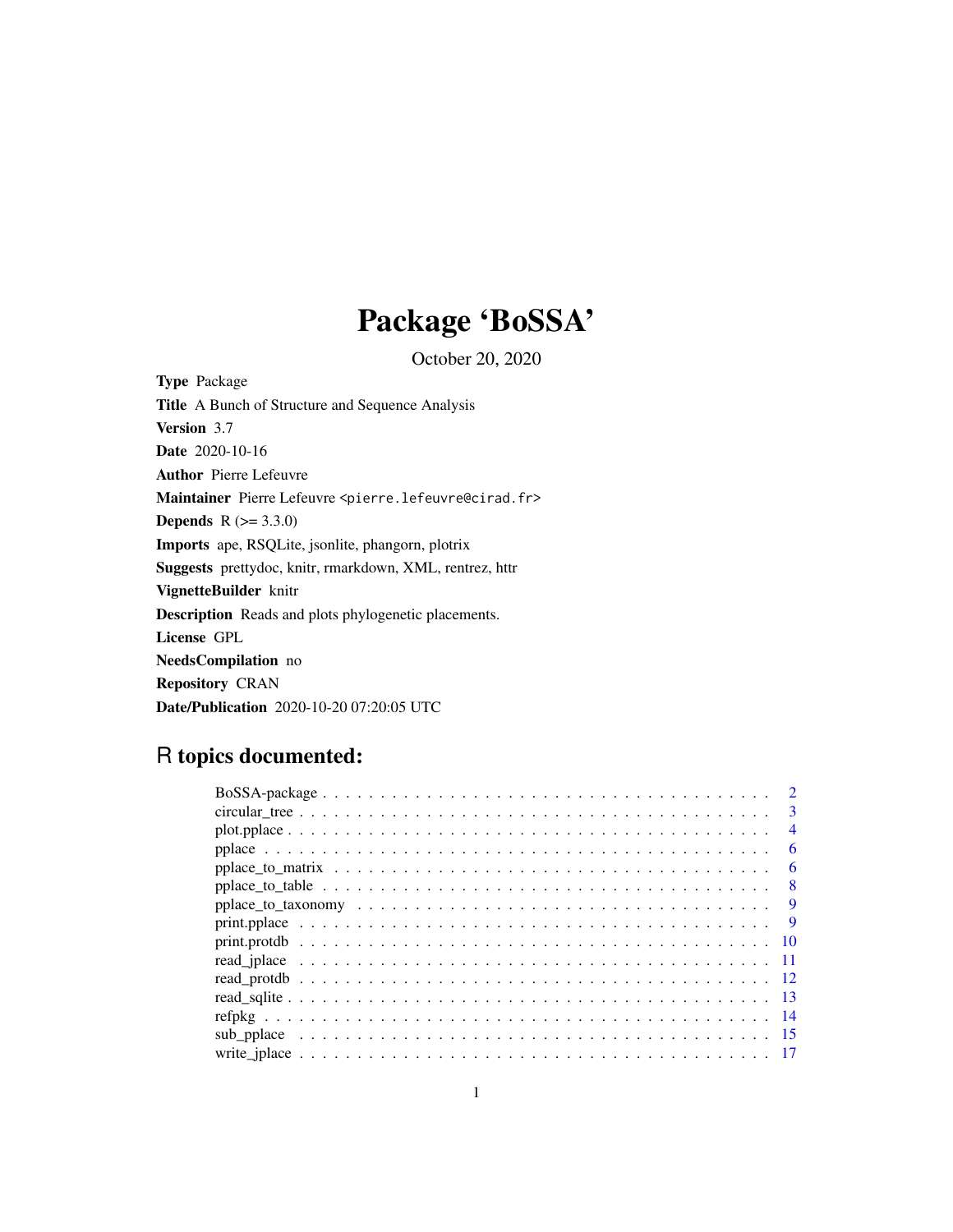#### <span id="page-1-0"></span>**Index** 2008 **[18](#page-17-0)**

# Description

Reads and plots phylogenetic placements.

# Details

The DESCRIPTION file:

| Package:         | <b>BoSSA</b>                                                          |
|------------------|-----------------------------------------------------------------------|
| Type:            | Package                                                               |
| Title:           | A Bunch of Structure and Sequence Analysis                            |
| Version:         | 3.7                                                                   |
| Date:            | 2020-10-16                                                            |
| Author:          | Pierre Lefeuvre                                                       |
| Maintainer:      | Pierre Lefeuvre <pierre.lefeuvre@cirad.fr></pierre.lefeuvre@cirad.fr> |
| Depends:         | $R$ ( $>=$ 3.3.0)                                                     |
| Imports:         | ape, RSQLite, isonlite, phangorn, plotrix                             |
| Suggests:        | prettydoc, knitr, rmarkdown, XML, rentrez, httr                       |
| VignetteBuilder: | knitr                                                                 |
| Description:     | Reads and plots phylogenetic placements.                              |
| License:         | GPL                                                                   |

Index of help topics:

| BoSSA-package      | A Bunch of Structure and Sequence Analysis      |
|--------------------|-------------------------------------------------|
| circular_tree      | Plot an inside-out circular tree                |
| plot.pplace        | Plot a pplace or jplace object                  |
| pplace             | A placement object as obtained with the         |
|                    | read_sqlite function                            |
| pplace_to_matrix   | Pplace to contingency matrix                    |
| pplace_to_table    | Merge the multiclass and the placement table of |
|                    | pplace object                                   |
| pplace_to_taxonomy | Convert a pplace object to a taxonomy table     |
| print.pplace       | Compact display of pplace and jplace objects    |
| print.protdb       | Compact display of protdb object                |
| read_jplace        | Read a jplace file                              |
| read_protdb        | Read Protein Data Bank (PDB) file               |
| read_sqlite        | Read a pplacer/guppy sqlite file                |
| refpkg             | Summary data and plots for reference packages   |
| sub_pplace         | Subsets a pplace object                         |
| write_jplace       | Write a jplace or pplace object to the disk     |
|                    |                                                 |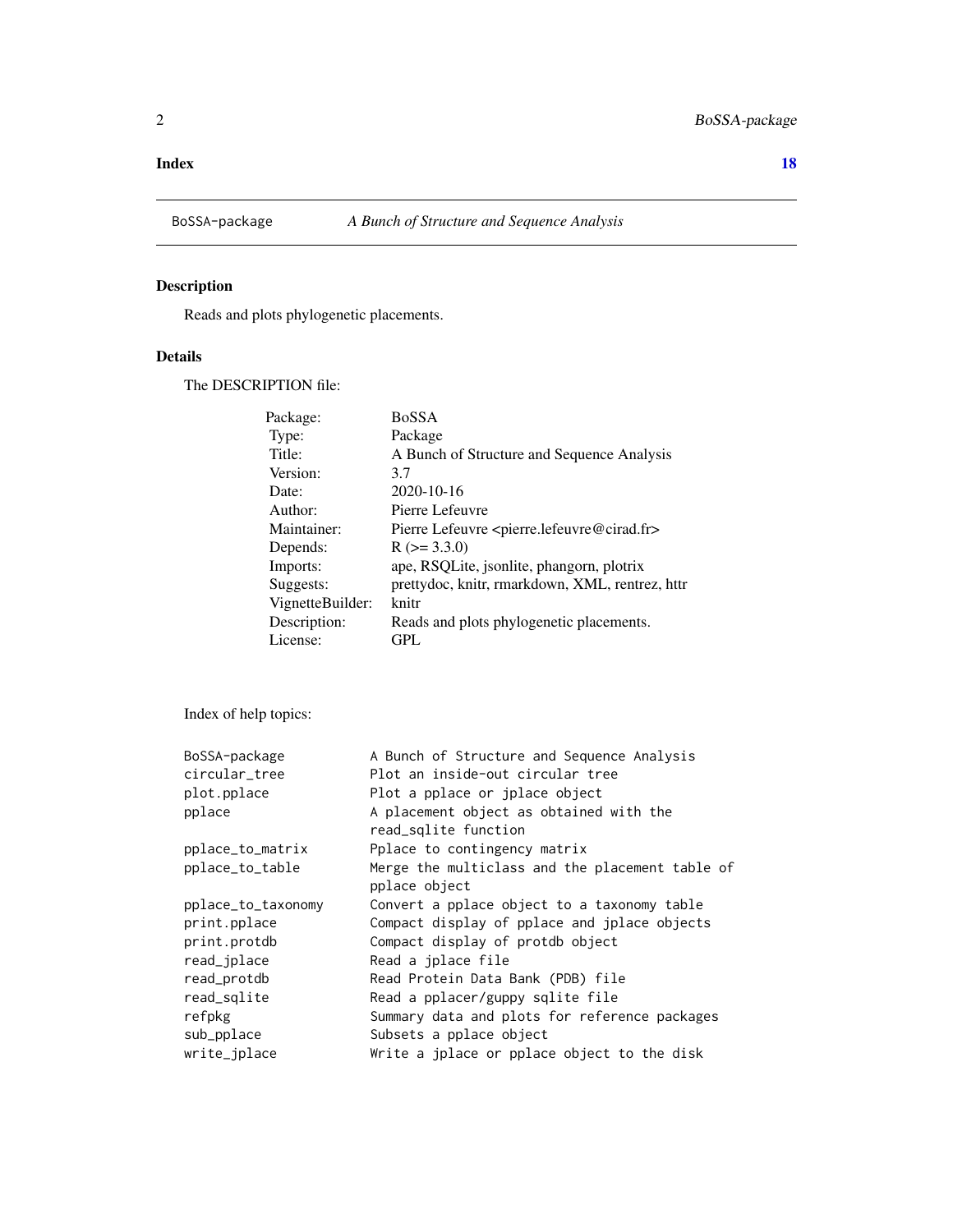# <span id="page-2-0"></span>circular\_tree 3

BoSSA contains functions to read and plot phylogenetic placement files obtained using softwares such as pplacer, guppy, EPA and RAPPAS.

#### Author(s)

Pierre Lefeuvre Maintainer: Pierre Lefeuvre <pierre.lefeuvre@cirad.fr>

#### References

- pplacer and guppy http://matsen.fhcrc.org/pplacer/ http://matsen.github.io/pplacer/ - EPA https://sco.hits.org/exelixis/web/software/epa/index.html - RAPPAS https://github.com/benclaff/RAPPAS - Common file format http://journals.plos.org/plosone/article?id=10.1371/journal.pone.0031009

circular\_tree *Plot an inside-out circular tree*

#### Description

Plot a tree in a circular manner with the tips pointing inward

#### Usage

circular\_tree(phy,ratio=0.5,def=1000,pos\_out=FALSE,tip\_labels=TRUE,cex\_tips=0.5)

#### Arguments

| phy        | a class phylo object                                                                                                            |
|------------|---------------------------------------------------------------------------------------------------------------------------------|
| ratio      | the ratio of the tree size compared to the plot size                                                                            |
| def        | the def parameter controls the granularity of the curves                                                                        |
| pos_out    | a matrix with the x and y coordinates of the branches extremities ( <i>i.e.</i> nodes and<br>tips) is outputed when set to TRUE |
| tip_labels | whether or not the tiplabels should be plotted                                                                                  |
| cex_tips   | the size of the tiplabels                                                                                                       |

#### Details

The function plot a tree in a circular manner. Note that the tree will produce a correct output only if there is no topology modifications after reading the original tree using the ape read.tree function.

#### Value

a plot

# Author(s)

pierre lefeuvre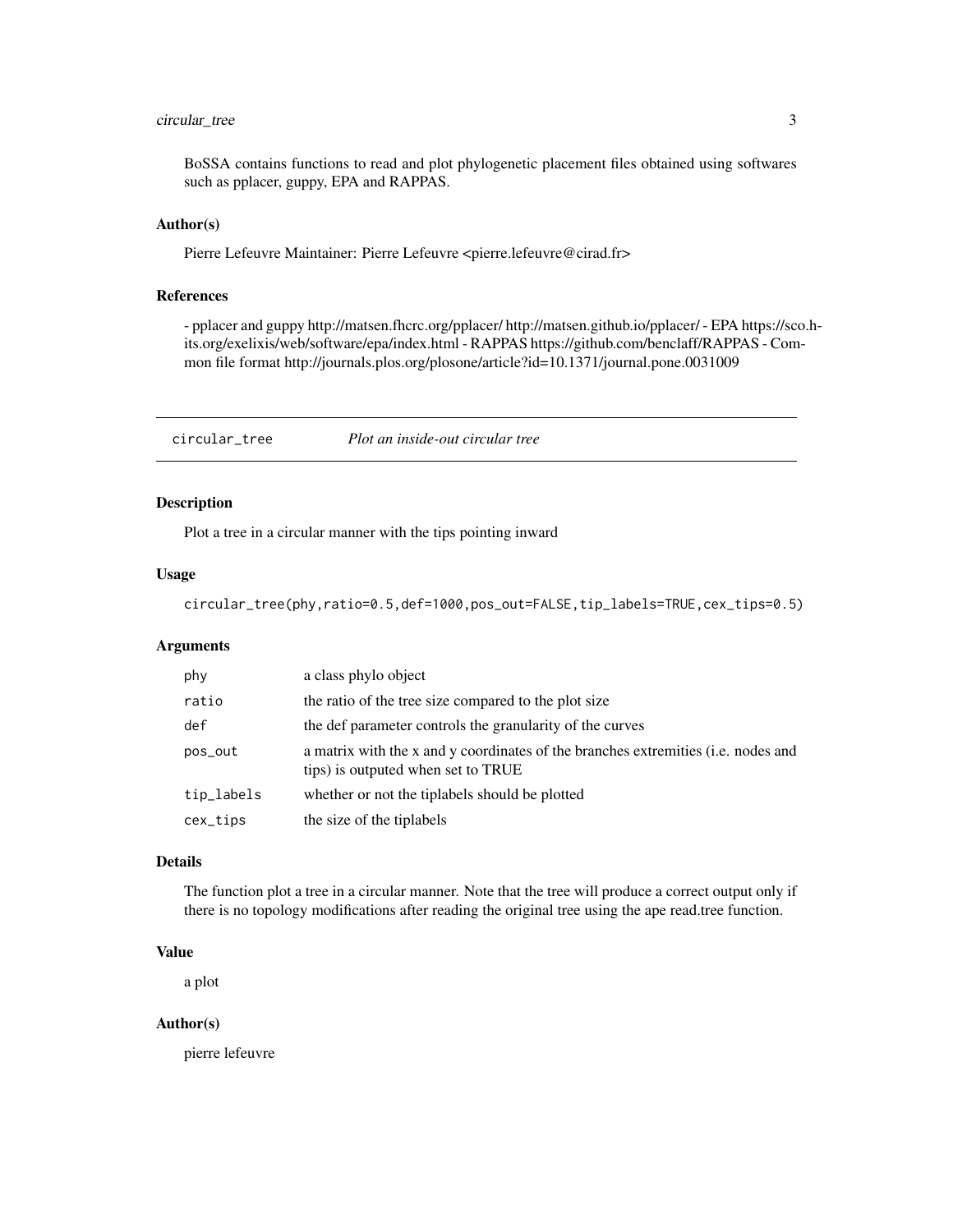# <span id="page-3-0"></span>Examples

library(ape) test\_tree <- rtree(20) circular\_tree(test\_tree)

plot.pplace *Plot a pplace or jplace object*

# Description

Plot the tree and placements from a pplace or a jplace object

# Usage

```
## S3 method for class 'pplace'
plot(x,type="precise",simplify=FALSE,
main="",N=NULL,transfo=NULL,legend=TRUE,stl=FALSE,
asb=FALSE,edge.width=1,max_width=10,cex.number=0.5,
cex.text=0.8,transp=80,add=FALSE,color=NULL,discrete_col=FALSE,
pch=16, run_id=NULL, ...)
```
# Arguments

| X          | A pplace or jplace object                                                                                                                                                                                                                                                                                          |
|------------|--------------------------------------------------------------------------------------------------------------------------------------------------------------------------------------------------------------------------------------------------------------------------------------------------------------------|
| type       | The type of ploting desired with either, "precise", "color", "fattree" or "number".<br>For each option, placement sizes represent the multiplication of the N value with<br>the placement ML ratio.                                                                                                                |
| simplify   | If set to TRUE, only plot the best position for each placement. default is FALSE.                                                                                                                                                                                                                                  |
| main       | An optionnal title to plot along the tree                                                                                                                                                                                                                                                                          |
| N          | An optionnal vector of the weight of each placement. Must be of the same length<br>and order as placements in the multiclass table. Note that the placement mass<br>(potentially) available from the original files are imported into R but aren't use<br>in the analysis. The N parameter should be used instead. |
| transfo    | An optionnal function to transform the placement size when type set to "pre-<br>cise". Beware that it is also applied to the legend so that it does not anymore<br>correspond to the placement size but to the transform dot size                                                                                  |
| legend     | Plot a legend. Not available for type "number" or "fattree"                                                                                                                                                                                                                                                        |
| stl        | Show tip labels                                                                                                                                                                                                                                                                                                    |
| asb        | Add scale bar                                                                                                                                                                                                                                                                                                      |
| edge.width | The tree edge width                                                                                                                                                                                                                                                                                                |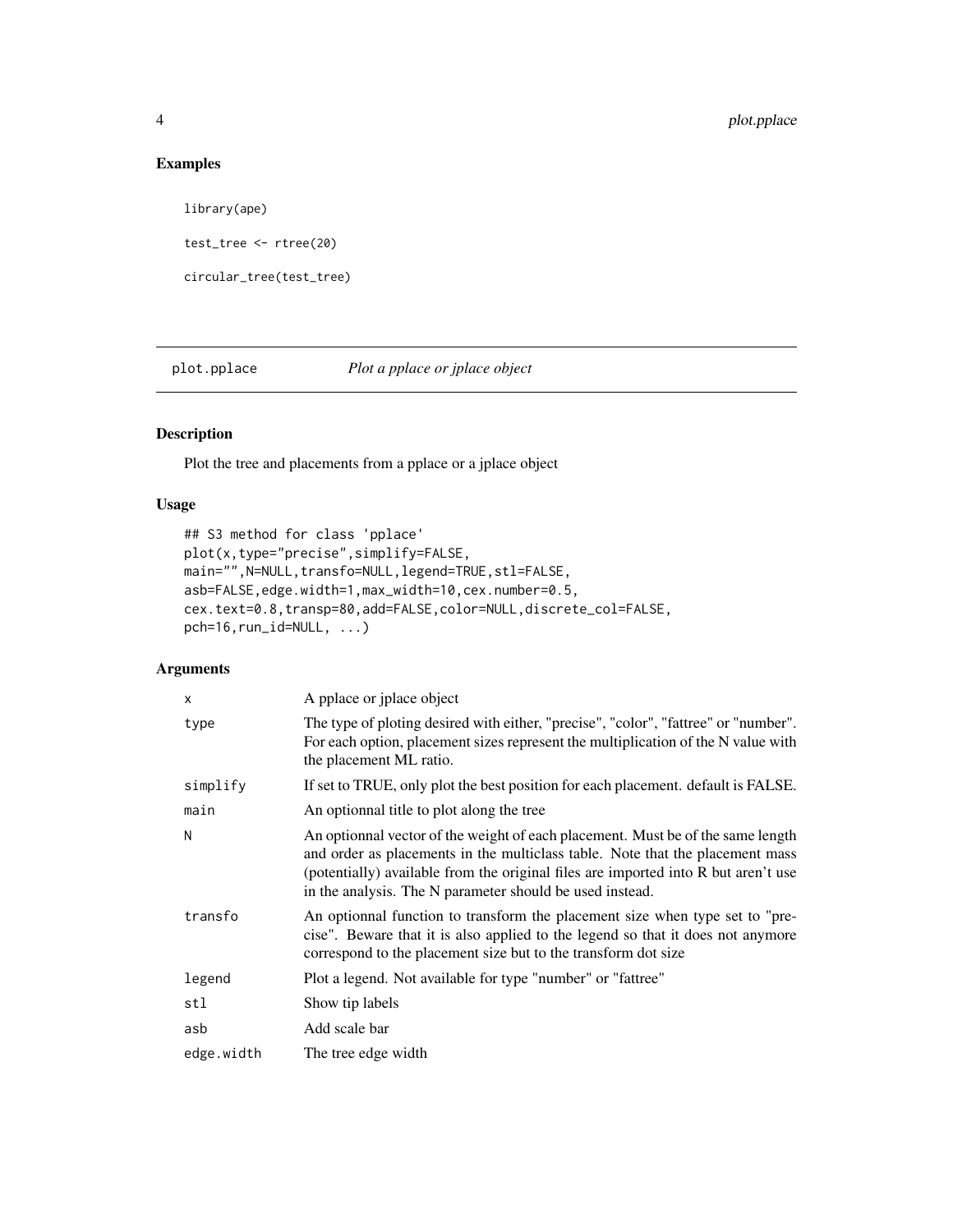# plot.pplace 5

| max_width    | The maximum edge width when type is set to "fattree"                                                                                                                                                                                                                                                                        |
|--------------|-----------------------------------------------------------------------------------------------------------------------------------------------------------------------------------------------------------------------------------------------------------------------------------------------------------------------------|
| cex.number   | Control the size of the text when type is set to "number"                                                                                                                                                                                                                                                                   |
| cex.text     | Control the size of the main                                                                                                                                                                                                                                                                                                |
| transp       | Control the transparency of the placement when type is "precise" and the trans-<br>parency of the branch without placement when type is set to "color". Encoded<br>in hexadecimal scale (i.e. range from "00" to "FF")                                                                                                      |
| add          | Add placement to an existing plot when type is set to precise. Default is FALSE.<br>If it was drawn, the legend won't be updated. Beware to use the same value for<br>the "transfo" option in each plot. Dots color scale won't be accurate when using<br>the "add" option. It is highly recommanded to use a single color. |
| color        | The colors used for pendant branch length scale when type is set to "precise".<br>Default is a color ramp with "blue", "green", "yellow" and "red"                                                                                                                                                                          |
| discrete_col | Discretise the color scale for pendant branch length                                                                                                                                                                                                                                                                        |
| pch          | The dot style used for placements when type is set to "precise"                                                                                                                                                                                                                                                             |
| run_id       | A vector of run_id to subset                                                                                                                                                                                                                                                                                                |
| .            | Further arguments passed to or from other methods.                                                                                                                                                                                                                                                                          |

# Author(s)

pierre lefeuvre

# Examples

```
data(pplace)
```
### number type plot(pplace,type="number",main="number")

```
### color type without and with legend
plot(pplace,type="color",main="color without legend",legend=FALSE)
plot(pplace,type="color",main="color with legend",legend=TRUE)
```
### fattree type plot(pplace,type="fattree",main="fattree")

```
### precise type
plot(pplace,type="precise",main="precise vanilla")
plot(pplace,type="precise",simplify=TRUE,main="precise simplify")
```

```
# using the read number information encoded here in the name (if available)
Npplace <- sample(1:100,nrow(pplace$multiclass),replace=TRUE)
# in the following exemple, the dots are too large...
plot(pplace,type="precise",main="precise N",legend=TRUE,N=Npplace,simplify=TRUE)
```

```
# using the transfo option to modify dot sizes
# note that placements sizes inferior to 1 won't
# behave properly with log10 as a transformation function.
```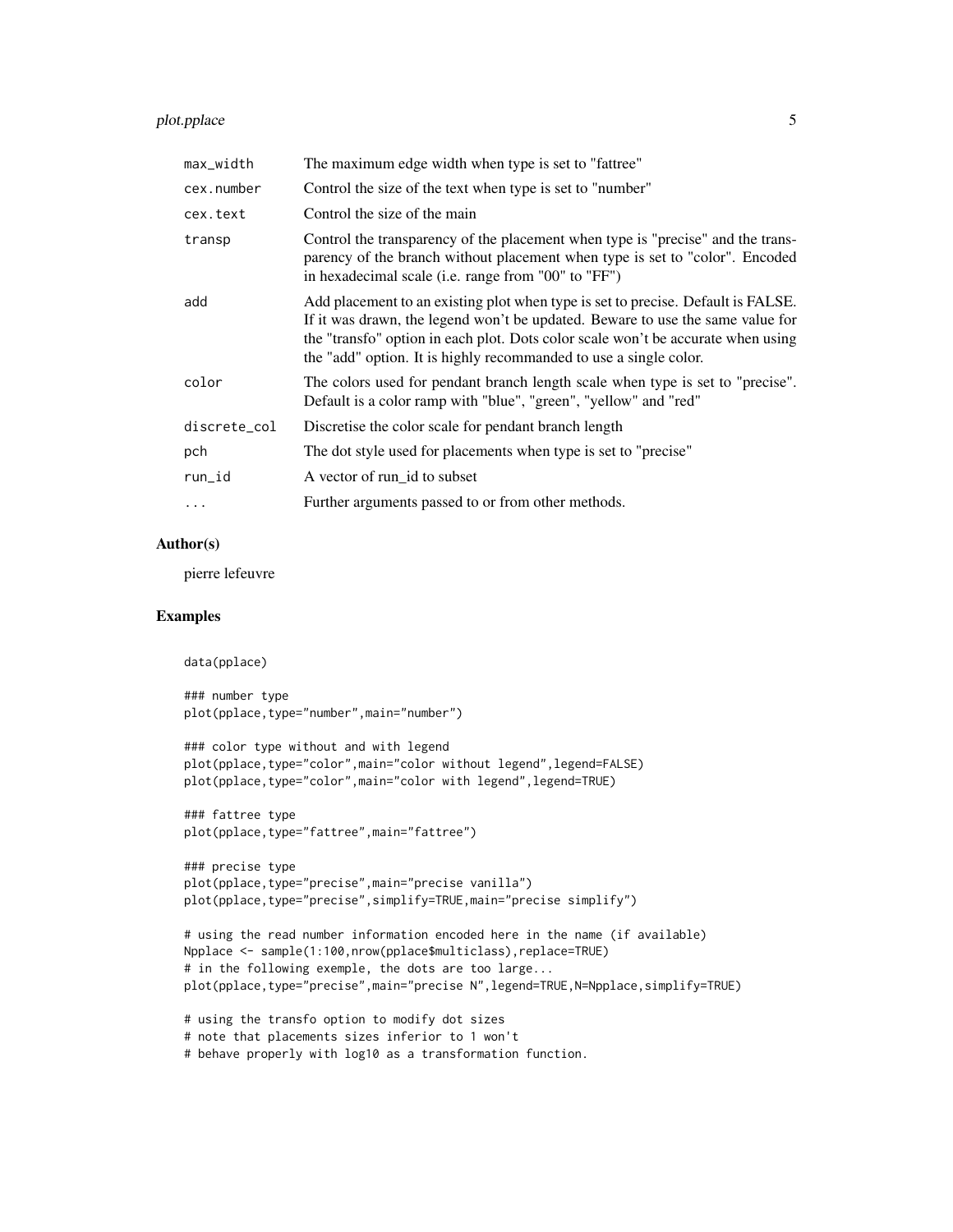# In this case, you rather use simplify (all the placement # will corresponds to at least one sequence). # Beware that when using the transfo option, # the legend does not anymore correspond to the actual placement # size but to the transform placement size # (i.e. the transform function applied to the dot size). # we will use the the log10 function plot(pplace,type="precise",main="precise log10", legend=TRUE,N=Npplace,transfo=log10) # or without simplify, you can use a custom function # as transfo that will produce positive sized dots plot(pplace,type="precise",main="precise custom" ,legend=TRUE,N=Npplace,transfo=function(X){log10(X+1)})

pplace *A placement object as obtained with the read\_sqlite function*

#### Description

A placement object as obtained with the read\_sqlite function. In this example, a set of 100 sequence reads are placed over a 16S phylogeny. This example is a subset of those available for download at http://fhcrc.github.io/microbiome-demo/

#### Usage

data("pplace")

# References

http://fhcrc.github.io/microbiome-demo/

# Examples

data(pplace) str(pplace)

pplace\_to\_matrix *Pplace to contingency matrix*

#### **Description**

Convert the pplace object into a contingency matrix OTUs / sample

#### Usage

```
pplace_to_matrix(pplace, sample_info, N = NULL, tax_name = FALSE
 ,run_id=NULL,round_type=NULL)
```
<span id="page-5-0"></span>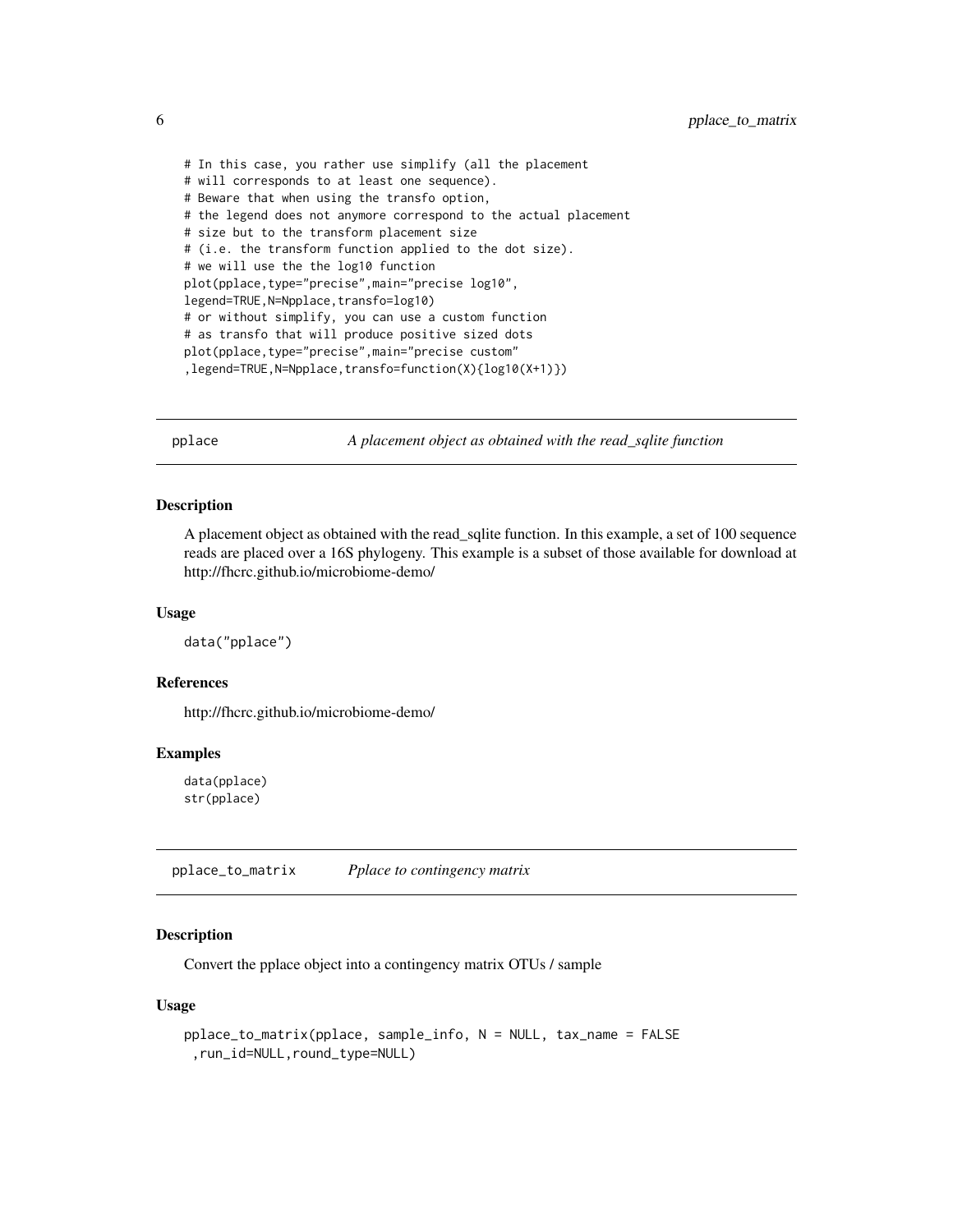# Arguments

| pplace      | A pplace object                                                                                                                                                                                                                                                                                                                                  |
|-------------|--------------------------------------------------------------------------------------------------------------------------------------------------------------------------------------------------------------------------------------------------------------------------------------------------------------------------------------------------|
| sample_info | A vector or list specifying the association between placement (in the multiclass<br>table) and sample. In the case of a list, multiple sample can be associated with a<br>single placement.                                                                                                                                                      |
| N           | An optionnal vector or list with a number of occurence (or weight) associated<br>to each placed sequence. If "sample_info" is a list, "N" must also be a list.<br>Note that the placement mass (potentially) available from the original files are<br>imported into R but aren't use in the analysis. The N parameter should be used<br>instead. |
| tax_name    | Either the tax ids (when set to FALSE, default) or the tax names (when set to<br>TRUE) are used as column names. The tax names are obtained form the "taxo"<br>table of the pplace object.                                                                                                                                                       |
| run_id      | A vector of run_id to subset                                                                                                                                                                                                                                                                                                                     |
| round_type  | The name of the rounding fonction to apply to the product of the number of<br>individuals classified in a given category and the likelihood ratio of this clas-<br>sification. Should be set to NULL (no rounding) or one of "trunc", "round",<br>"ceiling" or "floor".                                                                          |

# Value

A contingency matrix with OTUs / species in rows and samples in columns.

# Author(s)

pierre lefeuvre

# Examples

data(pplace)

```
### simple example
pplace_to_matrix(pplace,c(rep("sample1",27),rep("sample2",50),rep("sample3",23)))
```

```
### using the N option to specify the number of sequence each placement represents
Npplace <- sample(1:20,100,replace=TRUE)
pplace_to_matrix(pplace,c(rep("sample1",27),rep("sample2",50),rep("sample3",23)),N=Npplace)
```

```
### with tax_name=TRUE
pplace_to_matrix(pplace,c(rep("sample1",27),rep("sample2",50),rep("sample3",23)),tax_name=TRUE)
```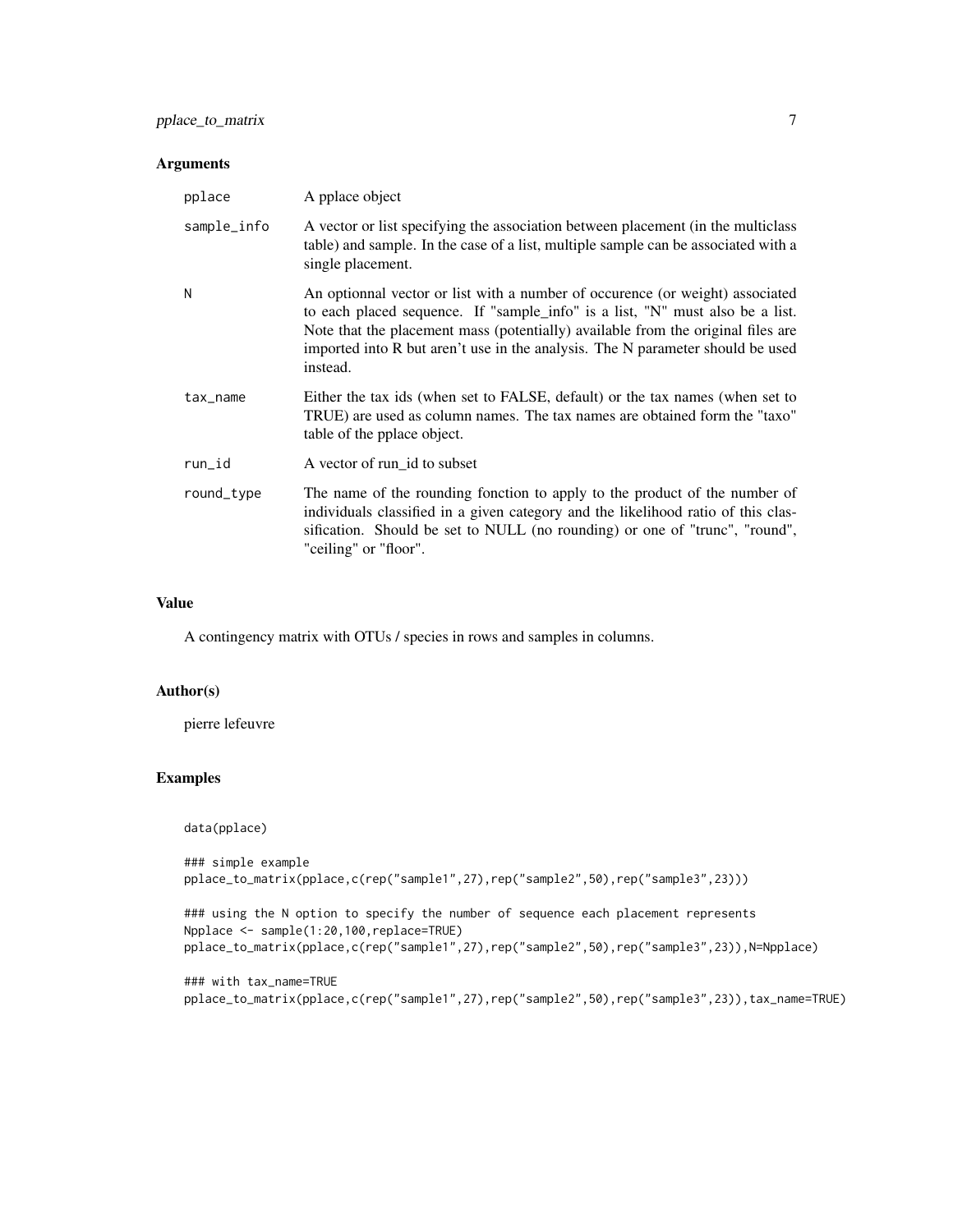<span id="page-7-0"></span>

Merge the multiclass and the placement table of pplace object

# Usage

```
pplace_to_table(pplace, type = "full",run_id=NULL)
```
# Arguments

| pplace | a pplace object                |
|--------|--------------------------------|
| type   | the placement type to consider |
| run id | A vector of run id to subset   |

### Details

For the type argument, either "full" or "best" are accepted. Whereas for the "full" type, all the placements are considered, only the best placement for each sequence is considered for the "best" type.

# Value

a data frame with the same column names as the mutliclass and placements tables

# Author(s)

pierre lefeuvre

# Examples

data(pplace)

```
### with every placement
pplace_to_table(pplace)
```
### keeping only the best placement for each sequence pplace\_to\_table(pplace,type="best")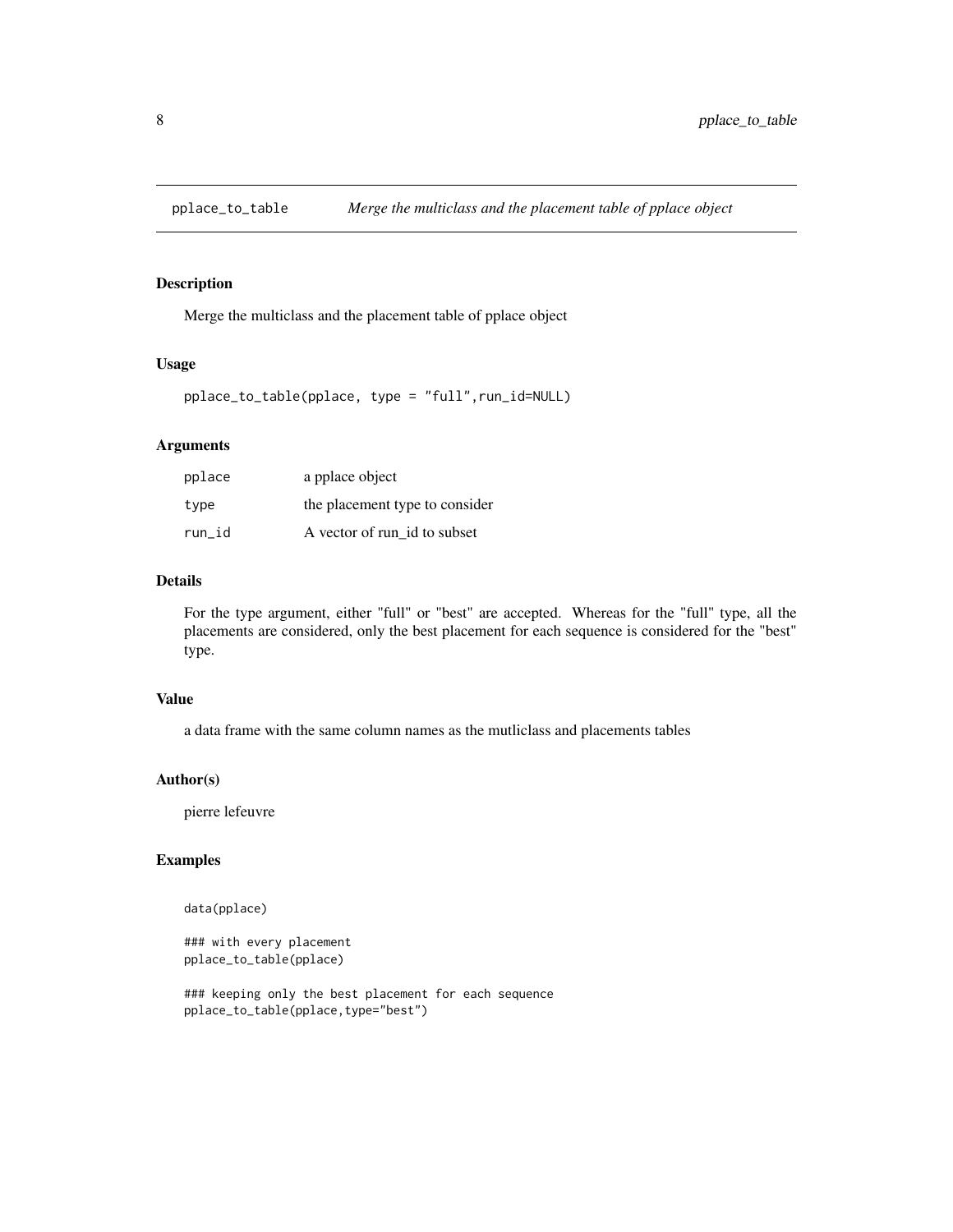<span id="page-8-0"></span>pplace\_to\_taxonomy *Convert a pplace object to a taxonomy table*

# Description

Convert a pplace object to a taxonomy table

# Usage

```
pplace_to_taxonomy(pplace,taxonomy,
rank=c("phylum","class","order","family","genus","species"),
type="all",tax_name=TRUE,run_id=NULL)
```
# Arguments

| pplace   | A pplace object                                                                                                                        |
|----------|----------------------------------------------------------------------------------------------------------------------------------------|
| taxonomy | The taxonomy table as obtained using the refseq fonction with type set to tax-<br>onomy                                                |
| rank     | The desired rank for the taxonomy table                                                                                                |
| type     | Wether all the possible classification available in the multiclass table are out-<br>puted (type="all") or only the best (type="best") |
| tax_name | Wether to use taxonomy names (default) or tax_id number                                                                                |
| run_id   | A vector of run_id to subset                                                                                                           |

#### Value

A matrix with taxonomic ranks for each sequence

#### Author(s)

pierre lefeuvre

print.pplace *Compact display of pplace and jplace objects*

# Description

Compact display of pplace and jplace objects

#### Usage

## S3 method for class 'pplace'  $print(x, \ldots)$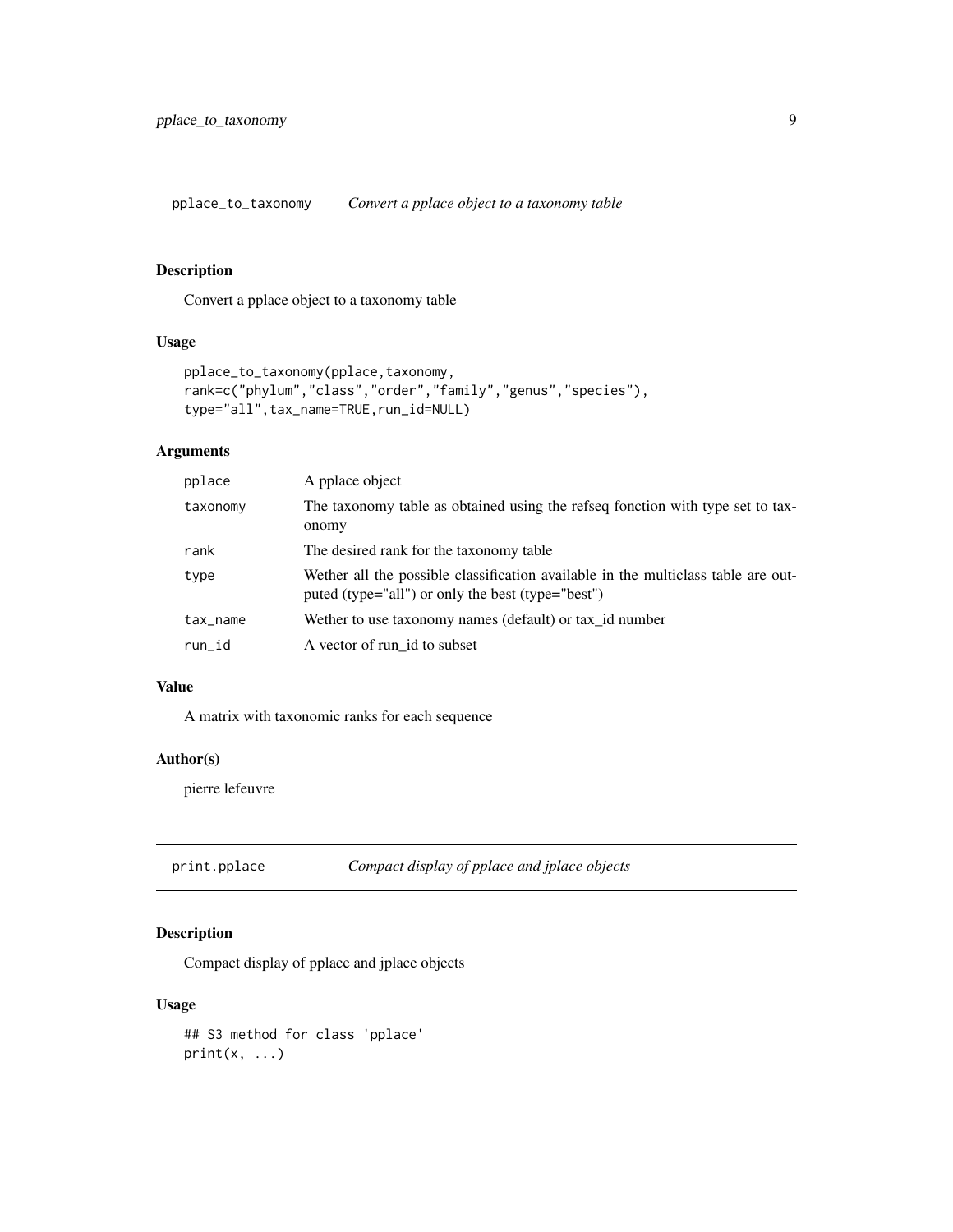# <span id="page-9-0"></span>10 print.protdb

# Arguments

|          | a pplace or jplace object                         |
|----------|---------------------------------------------------|
| $\cdots$ | further arguments passed to or from other methods |

# Author(s)

pierre lefeuvre

# Examples

data(pplace) print(pplace)

print.protdb *Compact display of protdb object*

# Description

Function to print the header section of the protdb object.

#### Usage

## S3 method for class 'protdb'  $print(x, \ldots)$ 

# Arguments

|          | a protdb class object                             |
|----------|---------------------------------------------------|
| $\cdots$ | further arguments passed to or from other methods |

# Author(s)

pierre lefeuvre

# Examples

```
pdb_file <- system.file("extdata", "1L2M.pdb", package = "BoSSA")
pdb <- read_protdb(pdb_file)
print(pdb)
```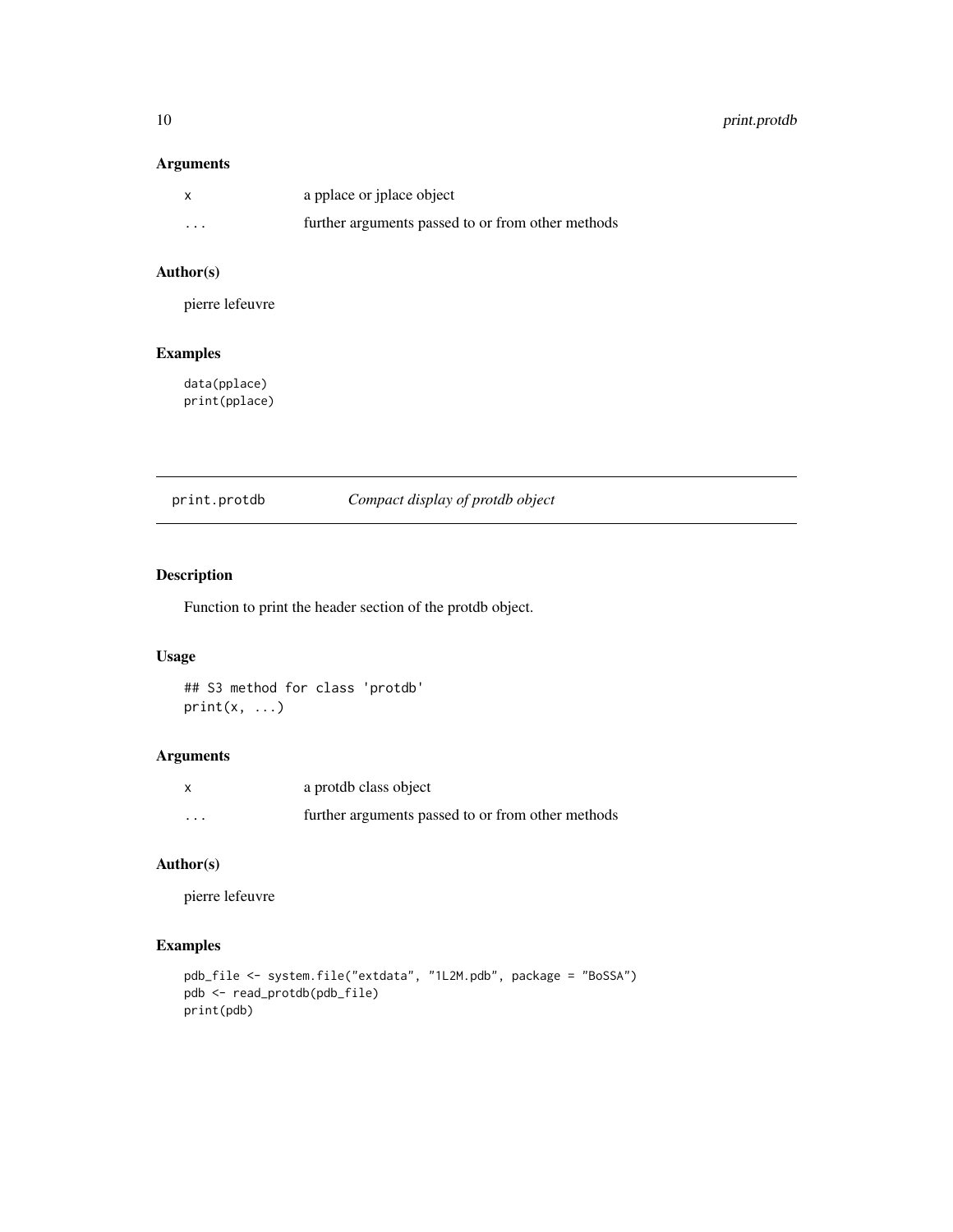<span id="page-10-0"></span>

Read a jplace file

# Usage

read\_jplace(jplace\_file, full = TRUE)

#### Arguments

| jplace_file | A jplace file name                                         |
|-------------|------------------------------------------------------------|
| full        | If set to FALSE, only the tree is read from the place file |

# Details

When the jplace or sqlite files are imported into R, the node numbering available in the original file is converted to the class "phylo" numbering. The class phylo is defined in the "ape" package.

#### Value

#### A list with

| arbre      | The tree in class "phylo" over wich placements are performed |  |
|------------|--------------------------------------------------------------|--|
| placement  | The placement table                                          |  |
| multiclass | The multiclass table                                         |  |
| run        | The command line used to obtained the jplace file.           |  |

# Author(s)

pierre lefeuvre

# See Also

read\_sqlite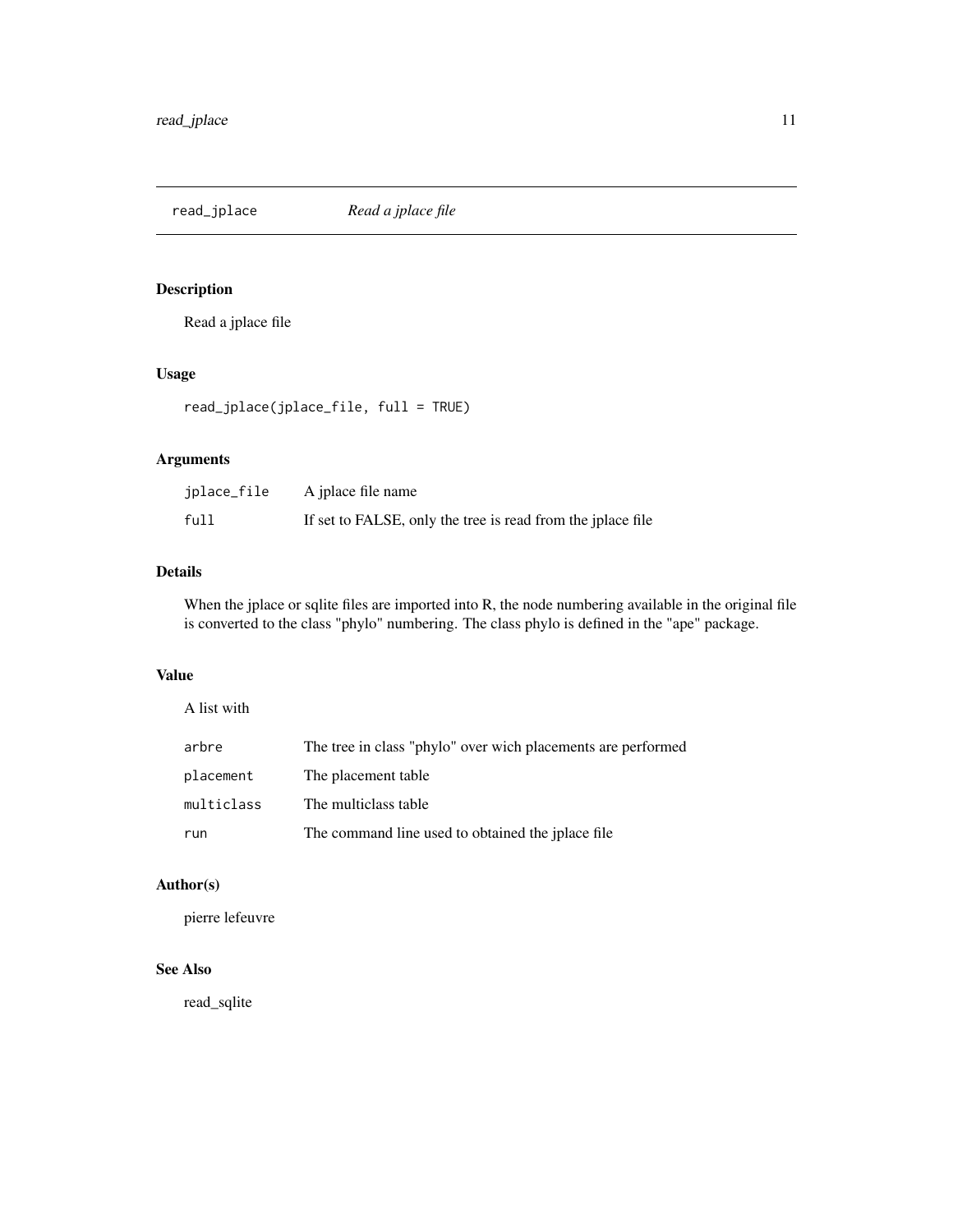<span id="page-11-0"></span>

Read Protein Data Bank (PDB) file

#### Usage

read\_protdb(X)

# Arguments

X The path/name of a pdb file.

# Value

The output is a list of objects

| header   | The header of the pdb file                                                                                                              |
|----------|-----------------------------------------------------------------------------------------------------------------------------------------|
| compound | A data frame summarizing the CMPND part of the pdb file. This include the<br>molecule ID, the molecule name and the chain ID            |
| atom     | A data frame with the atom type, the amino acid, the amino acid number, the<br>chain and the euclidian X, Y, Z coordinates of the atoms |
| sequence | A list with the numbering of the amino acid and the amino acid sequence for<br>each chain                                               |

# Author(s)

pierre lefeuvre

# References

http://www.rcsb.org/pdb/home/home.do

# Examples

```
pdb_file <- system.file("extdata", "1L2M.pdb", package = "BoSSA")
pdb <- read_protdb(pdb_file)
pdb
```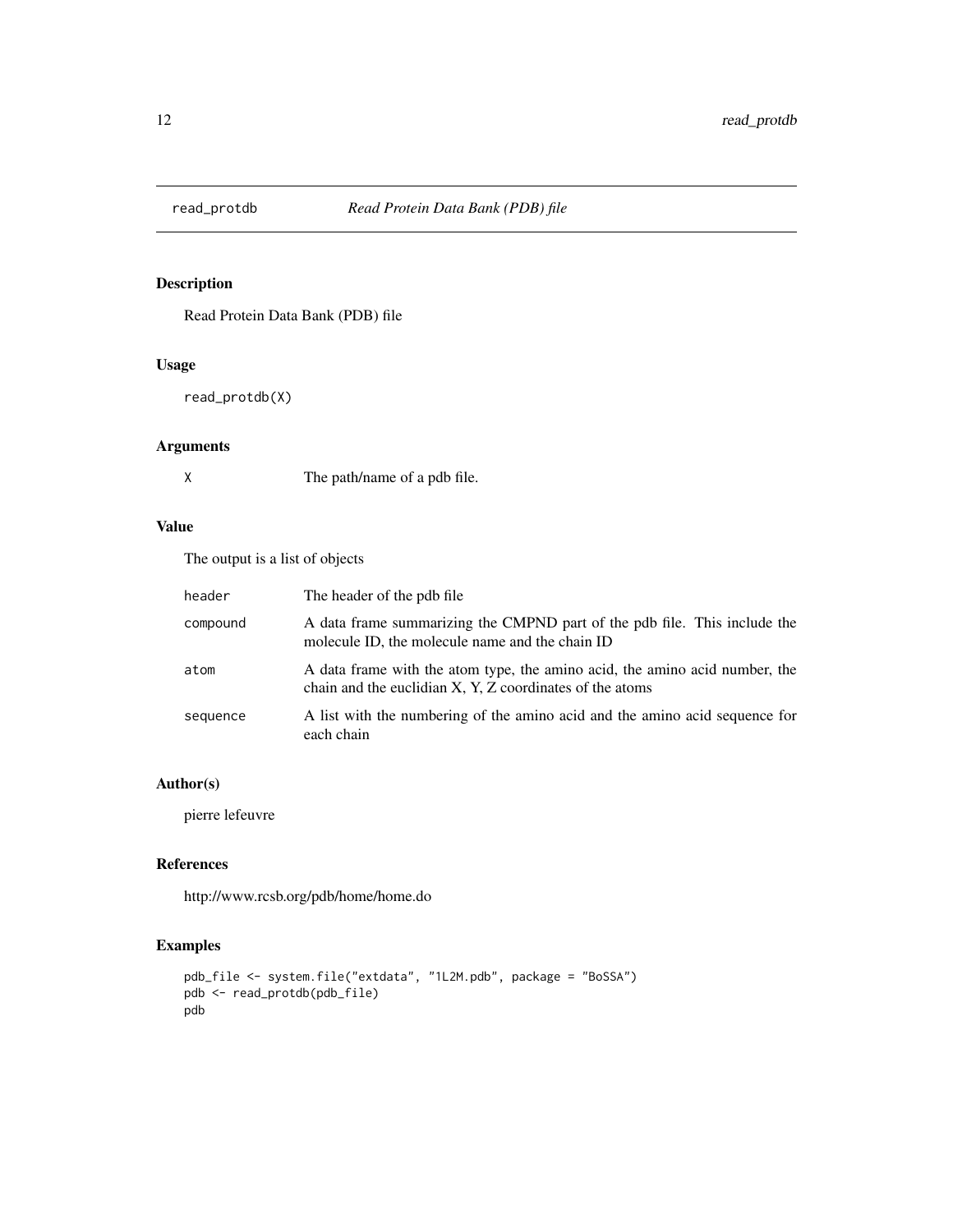<span id="page-12-0"></span>

Read a pplacer/guppy sqlite file

# Usage

```
read_sqlite(sqlite_file,jplace_file=gsub("sqlite$","jplace",sqlite_file),
rank="species")
```
# Arguments

| sqlite_file | A pplacer/guppy sqlite path/file name                                                                                                                                                 |
|-------------|---------------------------------------------------------------------------------------------------------------------------------------------------------------------------------------|
| iplace_file | An optionnal jplace file name. By default, the sqlite file name with the suffix<br>changed from "sqlite" to jplace" is used. If different, the jplace path/name must<br>be specified. |
| rank        | The desired taxonomic assignation rank to extract. default is "species".                                                                                                              |
|             |                                                                                                                                                                                       |

# Details

As the tree informations are not available in the sqlite file, the jplace file is also required. When the jplace or sqlite files are import into R, the node numbering available in the original file is converted to the class "phylo" numbering.

# Value

| A list with                                               |                                                                                                                                                  |  |
|-----------------------------------------------------------|--------------------------------------------------------------------------------------------------------------------------------------------------|--|
| runs                                                      | The command line used to obtained the sqlite file.                                                                                               |  |
| taxa                                                      | The taxonomic information table                                                                                                                  |  |
| multiclass<br>The multiclass table<br>placement_positions |                                                                                                                                                  |  |
|                                                           | A data frame with the position of each placement in the reference tree                                                                           |  |
| arbre                                                     | The tree in class "phylo" over wich placements are performed                                                                                     |  |
| edge_key                                                  | A matrix with correspondance of node numbering between the original tree in<br>the jplace file and the class phylo tree of the "arbre" component |  |
| original_tree                                             | The tree string from the jplace file.                                                                                                            |  |

For details on the other components (i.e. "placements, "placement\_classifications", "placement\_evidence", "placement\_median\_identities", "placement\_names", "placement\_nbc", "placements", "ranks" and "sqlite\_sequence", please, refer to http://erick.matsen.org/pplacer/generated\_rst/guppy\_classify.html)

# Author(s)

pierre lefeuvre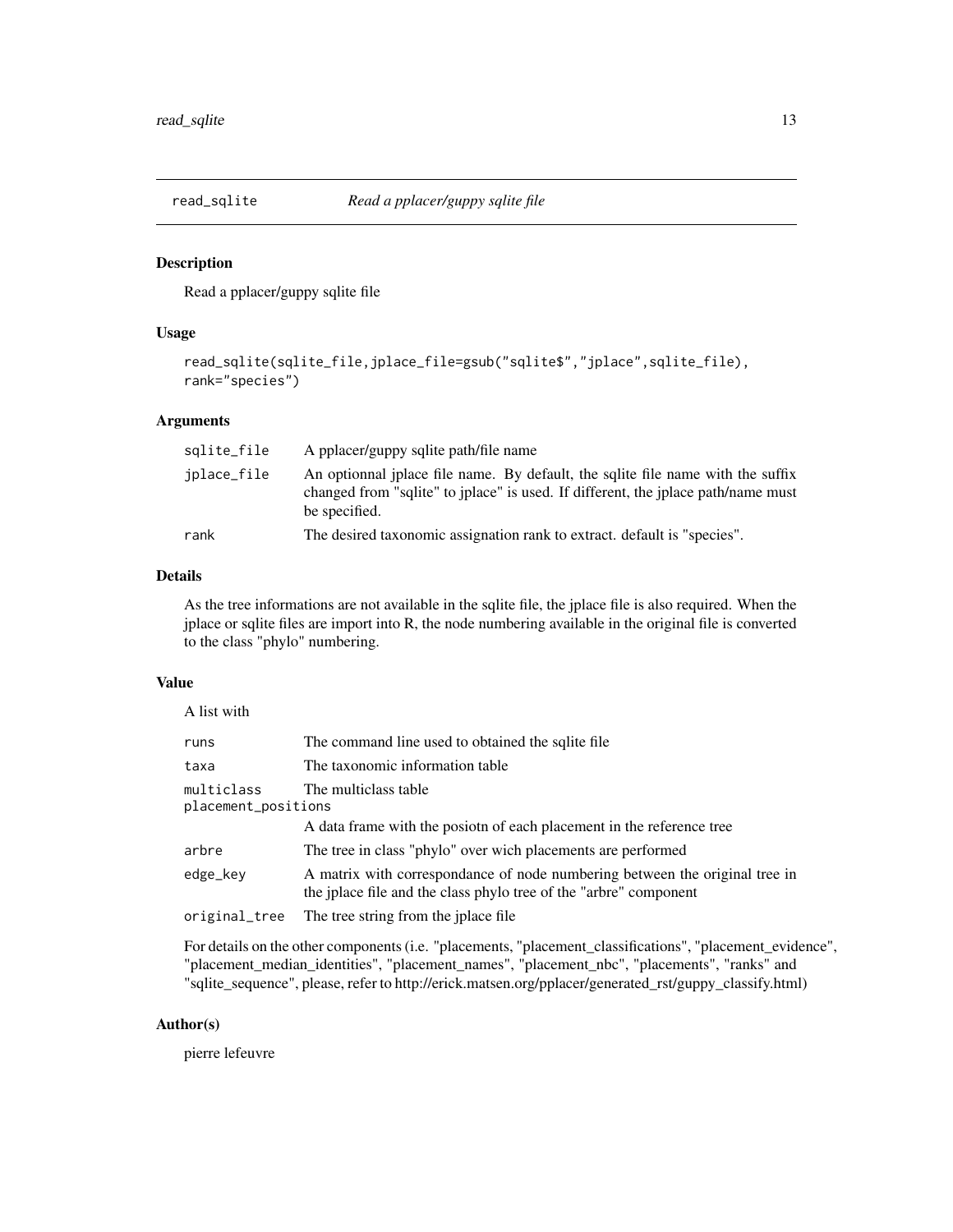# References

```
http://erick.matsen.org/pplacer/generated_rst/guppy_classify.html
```
#### Examples

```
### the path to the sqlite and jplace files
sqlite_file <- system.file("extdata", "example.sqlite", package = "BoSSA")
jplace_file <- system.file("extdata", "example.jplace", package = "BoSSA")
pplace <- read_sqlite(sqlite_file,jplace_file)
```
refpkg *Summary data and plots for reference packages*

# Description

Summary data and plots for reference packages

#### Usage

```
refpkg(refpkg_path,type="summary",rank_tree="species",
rank_pie=c("phylum","class","order","family","genus"),
scale_pie=TRUE,alpha_order=TRUE,cex.text=0.7,
cex.legend=1,asb=TRUE,rotate_label=TRUE,
out_krona="for_krona.txt",text2krona=NULL)
```
#### Arguments

| refpkg_path  | The path of the reference package directory                                                                                             |  |
|--------------|-----------------------------------------------------------------------------------------------------------------------------------------|--|
| type         | The type of summary to perform with "summary", "taxonomy", "info", "tree",<br>"pie" or "krona" available                                |  |
| rank_tree    | The desired rank for tree coloring                                                                                                      |  |
| rank_pie     | The ranks to be plot for the taxonomy pie chart                                                                                         |  |
| scale_pie    | We there or not to take into account the number of sequences available within the<br>reference package for the pie chart                |  |
| alpha_order  | Wether or not the color should follow taxa alpahabetic order when type set to<br>"tree"                                                 |  |
| cex.text     | The tip labels cex parameter when type is set to "tree" and the text cex parameter<br>when type is set to "pie"                         |  |
| cex.legend   | The size of the legend when type set to "tree"                                                                                          |  |
| asb          | Add a scale bar on the tree                                                                                                             |  |
| rotate_label | Rotates the pie slice labels                                                                                                            |  |
| out_krona    | The name of the output file when type is set to "krona".                                                                                |  |
| text2krona   | The full path to the krona "ImportText.pl" script when KronaTools is installed<br>and you wish to directly produce the html krona file. |  |

<span id="page-13-0"></span>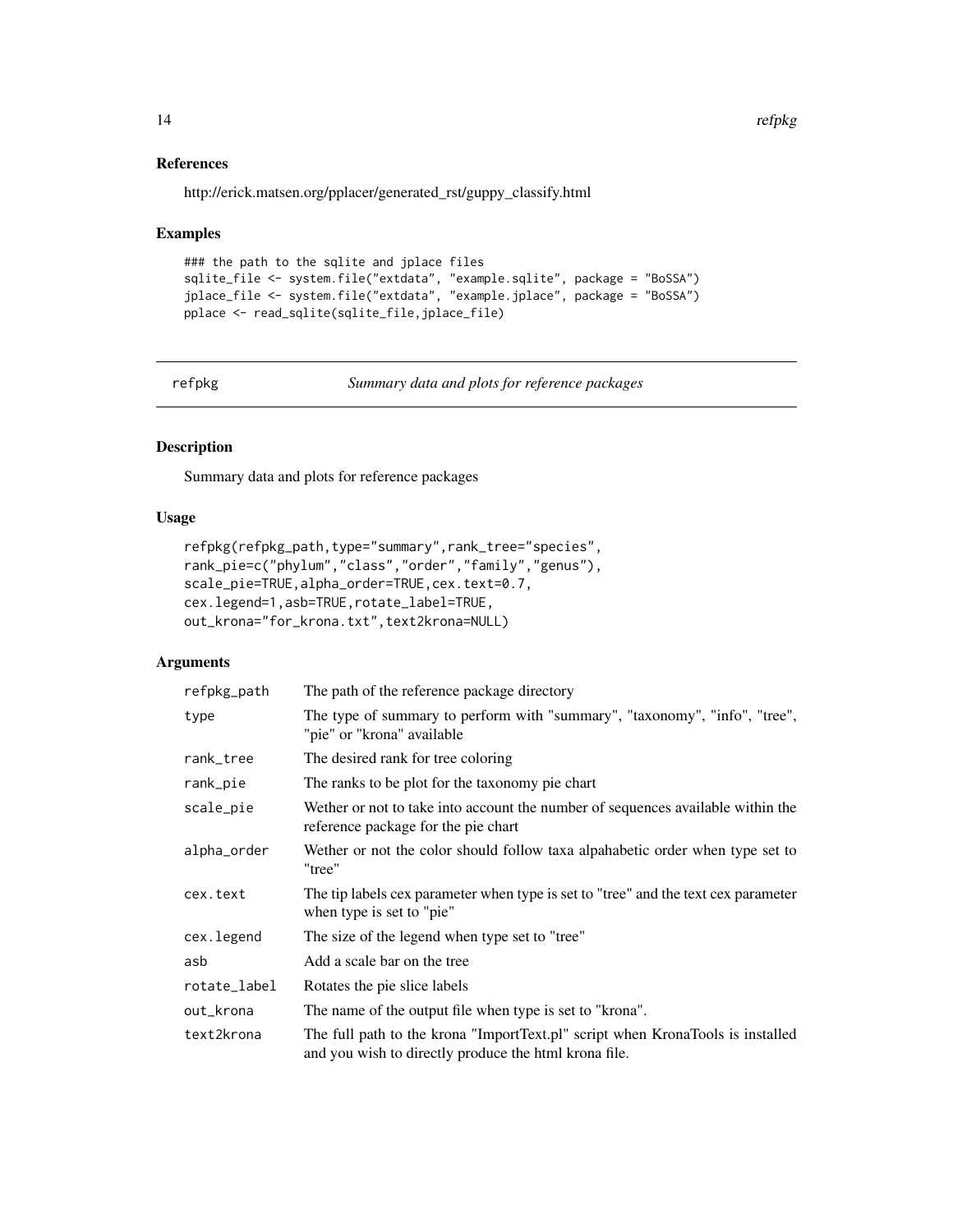# <span id="page-14-0"></span>sub\_pplace 15

# Value

A summary print on screen when type set to "summary". A data frame when type set to "taxonomy" or "info". A file written to the disk when type is set to "krona". A plot otherwise.

#### Author(s)

pierre lefeuvre

#### References

https://github.com/marbl/Krona/wiki/KronaTools http://fhcrc.github.io/taxtastic/

#### Examples

```
refpkg_path <- paste(find.package("BoSSA"),"/extdata/example.refpkg",sep="")
```

```
### summary
refpkg(refpkg_path)
```
### taxonomy taxonomy <- refpkg(refpkg\_path,type="taxonomy") head(taxonomy)

### info refpkg(refpkg\_path,type="info")

```
### tree
refpkg(refpkg_path,type="tree",rank_tree="order",cex.text=0.5)
```
### pie refpkg(refpkg\_path,type="pie",rank\_pie=c("class","order","family"),cex.text=0.6)

### krona # it will produce a flat text file # this file can be use as input for the the "ImportText.pl" krona script # see https://github.com/marbl/Krona/wiki/KronaTools for more details on krona ## Not run: refpkg(refpkg\_path,type="krona",out\_krona="for\_krona.txt")

## End(Not run)

sub\_pplace *Subsets a pplace object*

#### Description

Subsets a pplace or jplace object based on the placement\_id, the name of the placement or a regular expression of the name of the placement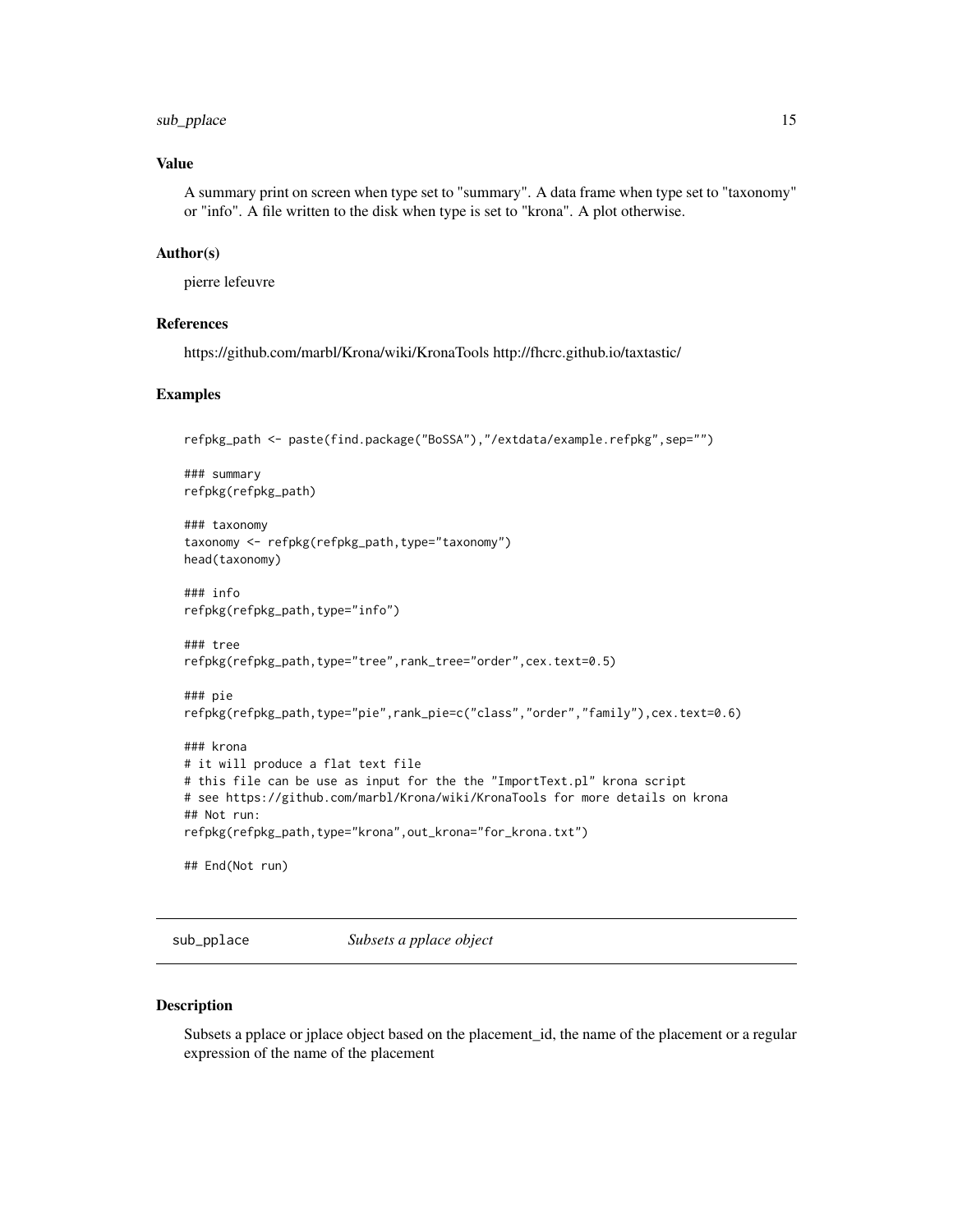#### Usage

sub\_pplace(x, placement\_id = NULL, ech\_id = NULL, ech\_regexp = NULL, run\_id = NULL)

#### Arguments

| $\mathsf{x}$ | The pplace or jplace object to subset                       |  |
|--------------|-------------------------------------------------------------|--|
| placement_id | A vector of the placement id to subset                      |  |
| ech_id       | A vector of the names of the placement to subset            |  |
| ech_regexp   | A regular expression of the name of the placement to subset |  |
| run_id       | A vector of run_id to subset                                |  |

#### Details

When using placement\_id, the subset is performed based on the placement\_id column of the multiclass, placements, placement\_positions, placement\_names, placement\_classifications, placement\_evidence, placement\_median\_identities and placement\_nbc data frames. When using ech\_id and ech\_regexp, the subset is performed from the multiclass\$name column. When using run\_id, the subset is performed based on the placements\$run\_id column.

#### Value

A pplace object

#### Author(s)

pierre lefeuvre

#### Examples

```
data(pplace)
```

```
### subsetting using placement ids. Here placements 1 to 5
sub1 <- sub_pplace(pplace,placement_id=1:5)
sub1
```

```
### subsetting using sequenes ids
id <- c("GWZHISEQ01:514:HMCLFBCXX:2:1108:1739:60356_90",
"GWZHISEQ01:514:HMCLFBCXX:2:1114:13665:31277_80")
sub2 <- sub_pplace(pplace,ech_id=id)
sub2
```

```
### subsetting using a regular expression of sequence ids
sub3 <- sub_pplace(pplace,ech_regexp="^HWI")
sub3
```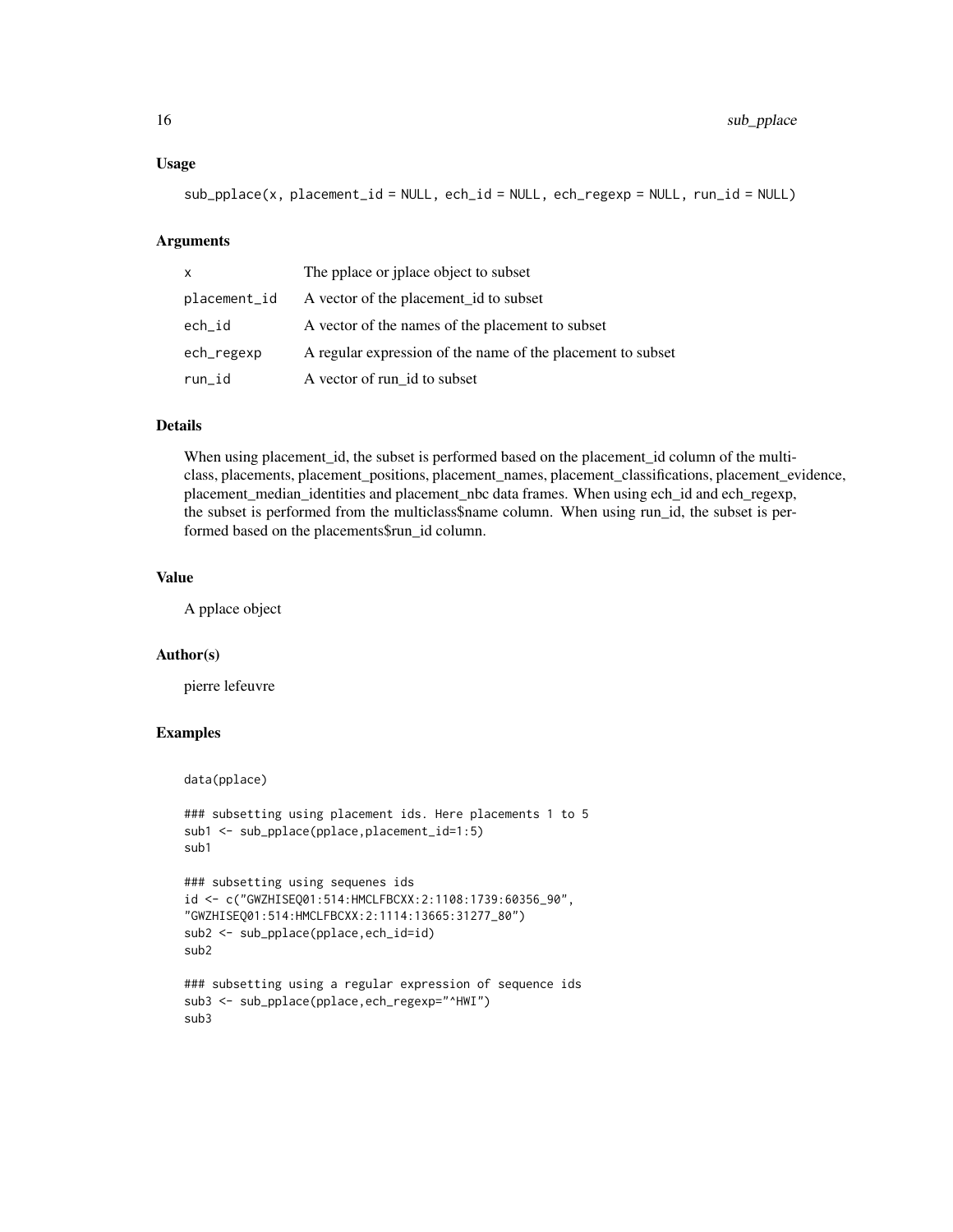<span id="page-16-0"></span>

Write a jplace or pplace object to the disk in the jplace JSON format

#### Usage

write\_jplace(x,outfile)

#### Arguments

| X       | A pplace or jplace object   |
|---------|-----------------------------|
| outfile | The name of the output file |

# Note

Note that the placement mass (potentially) available from the original files are imported into R but aren't use in the analysis. Anyway, the write\_jplace function takes into account possible weight/mass information available in the the "nm" column of the multiclass table for jplace objects and in the "mass" column from the placement\_names table for the pplace objects. The values in these column can be edited before writing the jplace file if one want to use distinct mass/weight in downtstream analysis (e.g. using the guppy program functionalities).

#### Author(s)

pierre lefeuvre

# Examples

```
data(pplace)
## Not run:
write_jplace(pplace,"test.jplace")
```
## End(Not run)